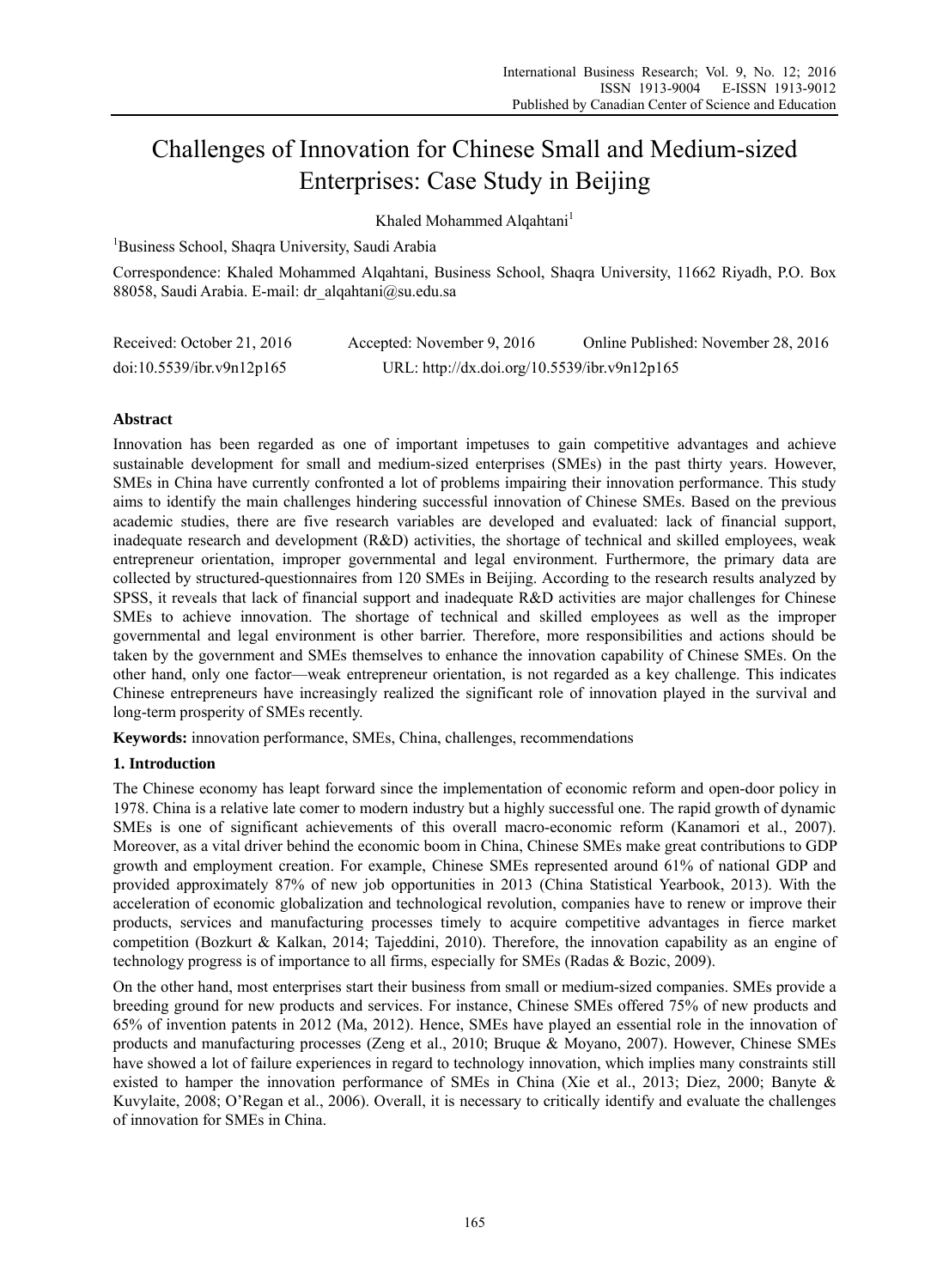# 2. Literature Review

# 2.1 Theoretical Explanation of Chinese SMEs

The criterion of SMEs in China is very complicated, which is in accordance with different industrial categories concerning the number of employees, total assets, balance sheet, business revenue and annual turnover (China Briefing News, 2011). Generally, according to the latest standard of Chinese SMEs issued by the Chinese government in 2011, the annual turnover of micro-sized enterprises is less than 3 million RMB (around 0.44 million US dollars) with less than 20 employees. The annual turnover of small-sized companies is from 3 million RMB (around 0.44 million US dollars) to 30 million RMB (around 4.45 million US dollars) with 20 to 300 personnel. Furthermore, the annual turnover of medium-sized firms is from 30 million RMB (around 4.45) million US dollars) to 300 million RMB (around 44.57 million US dollars) with 300 to 2000 staff (The Ministry of Industry of the People's Republic of China, 2012).

There are approximately 60.92 million of Chinese SMEs in 2015, occupying more than 98% of total firms (National Bureau of Statistics of China, 2015). Only in Beijing City, there were around 965,773 SMEs registered in 2006, representing around 82.92% of overall enterprises. The total number of SMEs is more than that of all of Belgium and Netherland combined. Additionally, SMEs in Beijing contributed to nearly 57% of city's revenue, around 68% of profit creation, approximately 62% of taxation income, almost 73% of employment in 2010 (Deakins & Freel, 2012).

# 2.2 Theoretical Explanation of Innovation

The definition of innovation is the application of new ideas and approaches to create value for enterprises and delivery value for customers, including the application of process innovation, the adoption of product innovation and the implementation of managerial and marketing innovation (Bozkurt & Kalkan, 2014; Leskovar, 2007).

Due to the high adaptability and flexibility, SMEs usually have short reaction time to a changing environment and new marketing demands (Ferneley & Bell, 2006). However, it is still very hard for SMEs to implement innovation successfully (Xie et al., 2013; O'Regan et al., 2006). There have been a number of studies and researches on analyzing the barriers of innovation for SMEs available so far. For instance, the shortage of technically skilled employees and managerial staff, and the deficient capital support are constraints of successful innovation for SMEs in manufacturing industry (Xie et al., 2013; Smallbone et al., 2003). Furthermore, the intensity of R&D activities is one of important determinants as well (O'Regan et al., 2006; Xie et al., 2013). Although some factors influencing on innovation for different companies are varying, the entrepreneur orientation is viewed as one of common aspects (Kim et al., 1993). It is worth noting that the financial resources are indispensable for business start and growth (Xie et al., 2013; Bygrave, 1992). According to Kaufmann and Todtling (2002), the adequate capital and financial support are crucial to implement innovation.

| Author(s)                               | <b>Description</b>                                                                         |  |
|-----------------------------------------|--------------------------------------------------------------------------------------------|--|
| Piatier (1984)                          | Lack of government support as an important barrier of innovation in the European countries |  |
| Silva, Leitão and Raposo, Vieira (2007) | Lack of financing channels                                                                 |  |
|                                         | Lack of skilled employees                                                                  |  |
|                                         | Lack of marketing information and high technology                                          |  |
|                                         | The organizational rigidity                                                                |  |
| Madrid - Guijarro                       | Incomplete government policies and regulations                                             |  |
| Garcia and Auken (2009)                 | Uncertain economic environment                                                             |  |
|                                         | Lack of high-quality human resources                                                       |  |
| Tiwari and Buse (2007)                  | Low budgets                                                                                |  |
|                                         | Difficulty in recruiting adequate human resources                                          |  |
|                                         | Bureaucracy                                                                                |  |
|                                         | Poor cooperation between enterprises                                                       |  |
| Demirbas (2010)                         | Lack of state policies to support technology and R&D                                       |  |
|                                         | High cost of innovation                                                                    |  |
|                                         | Lack of appropriate approaches of raising funds                                            |  |
|                                         | Lack of qualified personnel                                                                |  |
| Kamalian, Rashki and Arbabi (2011)      | Excessive business risks                                                                   |  |
|                                         | Insufficient economic resources                                                            |  |
|                                         | Unavailability of funds                                                                    |  |
|                                         | Cost associated with innovation                                                            |  |

Table 1. The Challenges of SMEs Innovation

Source: Cordeiro and Vieira, (2012); Bozkurt & Kalkan, (2014)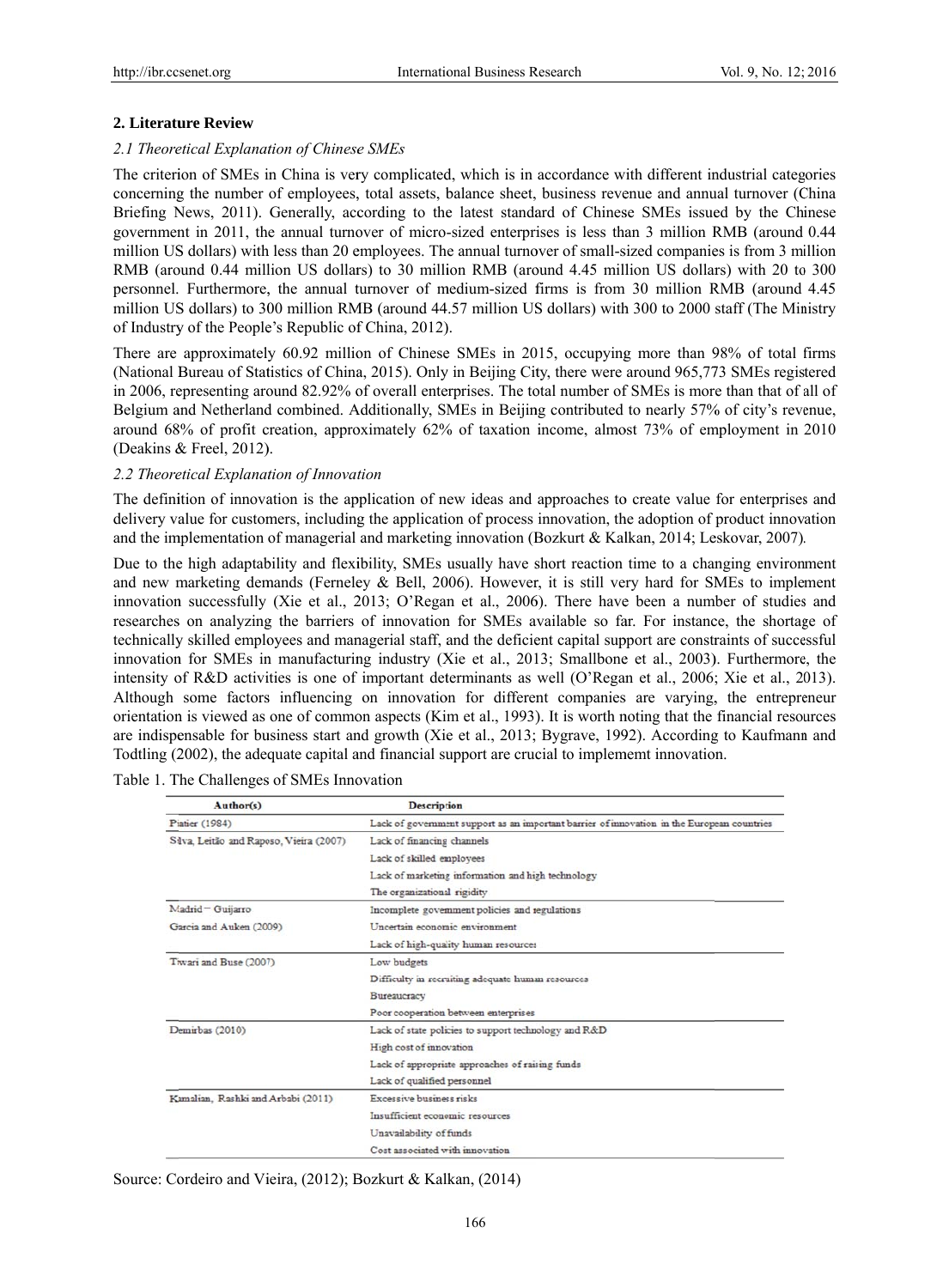Moreover, the political and legal environment also impacts on the innovation implementation of SMEs to some extent. Some scholars put forward that bureaucratic burdens placed on SMEs by incomplete government policies and improper regulations might be considered as one of key challenges of innovation (Xie et al., 2013; Henrekson & Johansson, 1999). Other previous academic studies in relation to the challenges of innovation are highlighted in Table 1 as above.

These studies conclude that the innovation of SMEs is affected by the shortage of financial and human resources, the political risks as well as the inadequate R&D activities. According to the literatures above, a conceptual model is developed for this study (see Figure 1 below).



Figure 1. Conceptual Framework

Therefore, this research aims to examine these factors associated with innovation of SMEs in Beijing, China. On the basis of research findings and analysis, several appropriate suggestions are provided to improve their innovation capacity in the future.

## 3. Analysis and Discussion

#### 3.1 Research Variables and Data Resources

According to the conceptual framework developed from previous studies (see Figure 1 above), five variables are mainly concentrated in this research (see Figure 2 below).



#### Figure 2. Key Variables

For this study, structured-questionnaires designed to explore the challenges hampering the innovation of Chinese SMEs were adopted in accordance with these five variables. Specially, from September 2014 to October 2015, 120 small and medium-sized enterprises from different industries in Beijing were investigated as a research sample. With the help from commercial chambers and associations of SMEs in Beijing, 318 SMEs were randomly selected in different districts of Beijing City. Accordingly, 318 structured-questionnaires were distributed by a combination of drop-and-collect and e-mail methods in September 2014. However, 175 replies were received and only 120 of them were valid. The rate of valid responses was around 37.74%. The participants were required to answer a series of questions with five-points Linkert scale, ranging from strongly disagree '1' to strongly agree '5'.

In order to reduce a research bias, the structured-questionnaire was pre-tested for its validity by professionals who are familiar with SME sectors from universities, research institutions or commercial chambers in advance.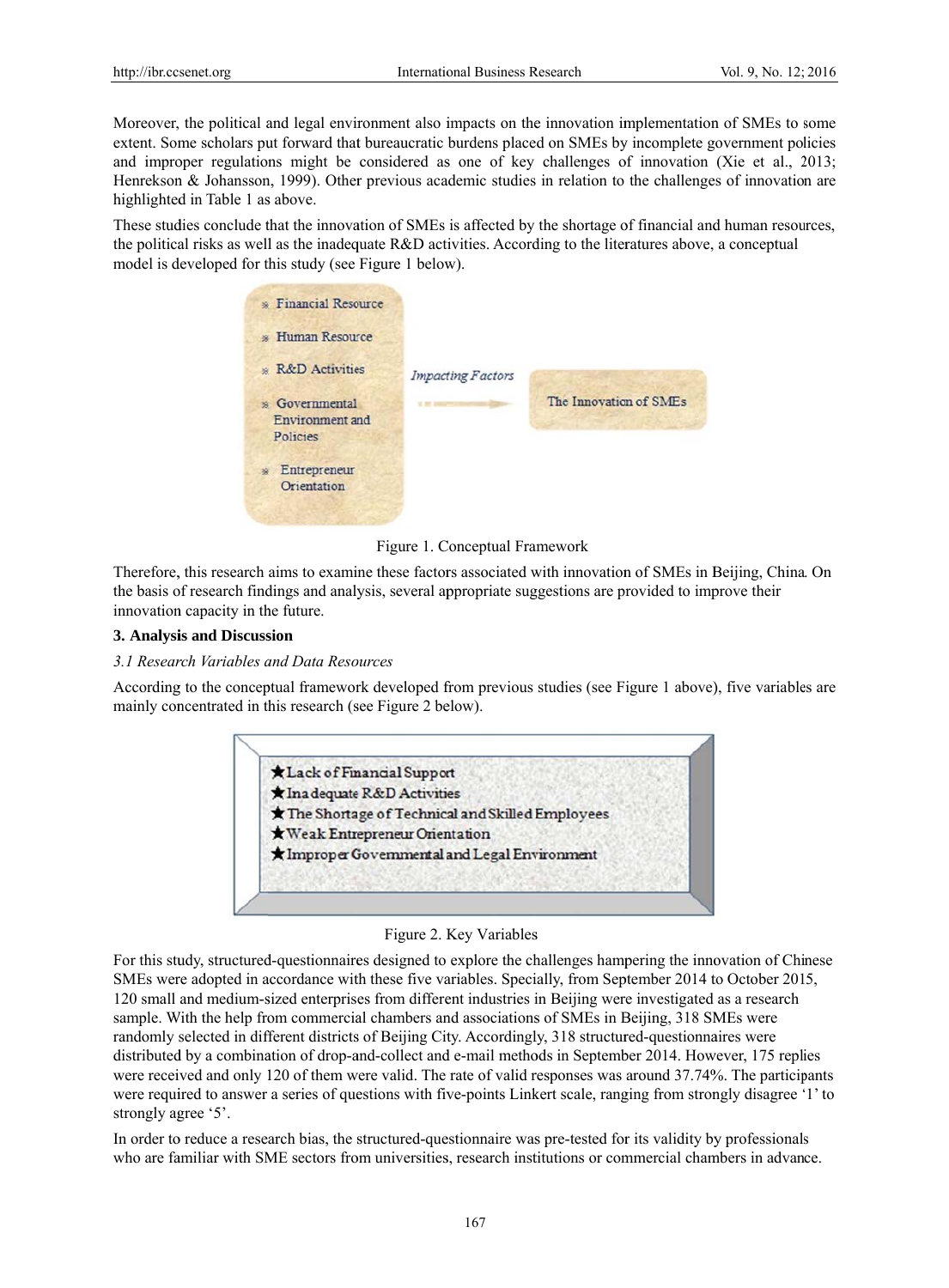Moreover, the respondents of research questionnaires were general managers, consultants and department directors of SMEs

#### 3.2 Data Analysis and Discussion

After all the information received from participants, data results were analyzed by Excel and SPSS. The summary of data results is shown as follows (see Figure 3 below).



Figure 3. The Summary of Research Results

Figure 3 illustrates that a lack of financial support is the most dominating factor impeding innovation of Chinese SMEs, which is 103 (85.83%) of the respondents strongly agreed as well as 14 (13.59%) of respondents agreed. This result is demonstrated by some previous researches as well. For example, the insufficient funds cannot satisfy the demands of SMEs. The financial restriction severely limits to their implementation of innovation such as technology transfer and R&D activities. This is always complained by the managers of SMEs as well (Xie et al., 2013; Smallbone et al., 2003).

Furthermore, the inadequate R&D activities and the shortage of high-qualified employees are other two main challenges next to the insufficient financial support. Specially, a total of 116 participants strongly agree or agree the inadequate R&D activities as a constraint of innovation, representing 96.67% of this research sample. Moreover, the shortage of manpower, especially for technical and skilled staff, is also viewed as a serious problem of innovation by 110 (91.67%) of respondents.

In addition, the improper governmental and legal environment is regarded as another barrier hindering innovation progress for SMEs in China, representing  $86(71.67%)$  of the participants strongly agreed as well as 21 (17.50%) of the participants agreed.

On the other hand, it is not a great challenge from the perspective of entrepreneur orientation. This implies the entrepreneurs of Chinese SMEs have increasingly realized the significance of innovation played in the survival and sustainable development of their firms currently.



#### **4. Findings and Recommendations**

Figure 4. The Total Summary of Data Results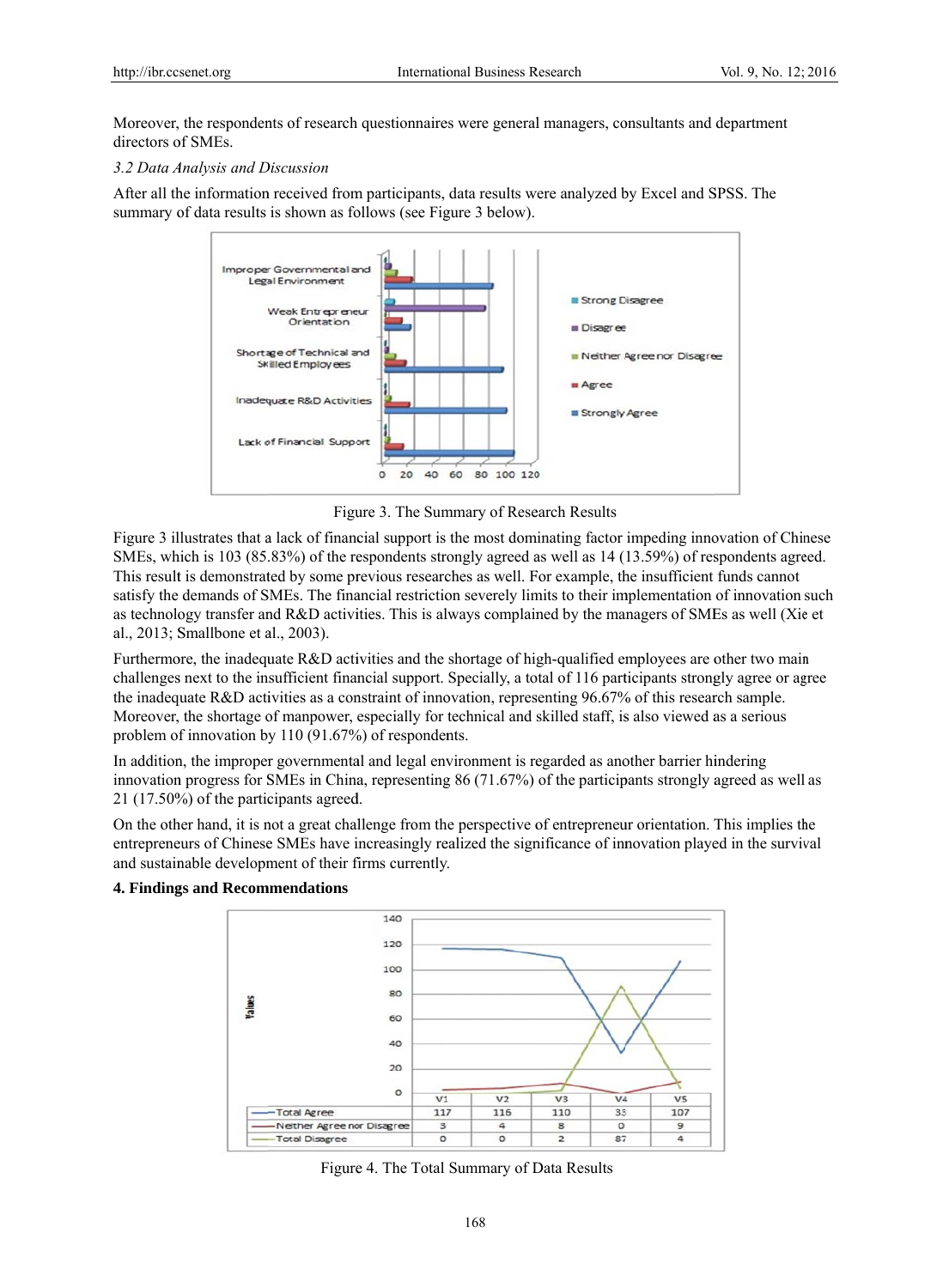*Note.* V1-lack of financial support, V2- inadequate R&D activities, V3- shortage of technical and skilled employees, V4-weak entrepreneur orientation, V5- improper governmental and legal environment

From the research findings above, we can summarize that there is no less than 110 respondents regard V1, V2 and V3 as main barriers of innovation for Chinese SMEs. Additionally, 107 (89.17%) of respondents agree with V5 as the other challenge. Based on these problems, several proper recommendations are presented as follows:

# *4.1 To Provide Adequate Financial Support*

More actions and measures should be taken to cope with financial strain of SMEs by a full range of financial support. For example, the Chinese central and local governments have to offer tax deduction even tax exemption, and public borrowing with low interest rates to encourage the innovation activities adopted by SMEs. Furthermore, the commercial banks and financing institutions need to establish the special programs for Chinese SMEs to expand their scope of financial support.

# *4.2 To Establish R&D Networks*

It is very difficult for SMEs to perform innovation by themselves alone owing to the limitations of available resources and R&D capabilities, compared with their larger counterparts. Therefore, more cooperation between SMEs and other enterprises, universities, science and technology institutions are necessary to enhance the innovation capability of SMEs by establishing professional associations and effective networks together. This would provide more learning opportunities, experience exchange and information sharing.

# *4.3 To Recruit and Train More High-qualified Staff*

The recruitment of high-educated employees with technical and managerial skills is a key for SMEs to improve their poor situation of human resources. SMEs could attract an educated employee by a desired salary and an impartial promotion opportunity. Moreover, Chinese SMEs should offer good fringe benefits to retain their workers. In addition, SMEs have to make increasing efforts on the employee training in order to learn more advanced knowledge and master more useful skills.

# *4.4 To Create Favorable Governmental and Legal Environment*

Although a variety of standards and regulations have been enacted to protect the legal rights of Chinese SMEs, the current legal and administrative systems are still incomplete, especially for the protection of intellectual property rights. The illegal imitation has severely damaged the motivation and creation of innovation. To encourage the innovation activities of SMEs in China, the government should build more favorable and fair environment by improving current policies and broadening scope of legislations. For example, a series of measures should be taken to promote intellectual property protection, including the complete prohibition of pirating and the strict enforcement of present laws (e.g. trademark law, patent law and copyright law).

# **5. Research Limitations and Suggestions for Future Research**

Before the elaboration on the suggestions for future studies, the main limitations of this study need to be informed. First of all, due to the restrictions of limited time and resources, this research merely concentrates on SMEs in one region (Beijing City). This would lead to less acceptable findings. Moreover, only structured-questionnaire is used as research approach and only one director or manager from each enterprise is responsible for answering all questions, which might influence the research results.

To broaden research samples, the future studies are advised to extend the research scope regarding different SMEs in different areas. To overcome the weaknesses of single data source, data can be collected from leaders, employees and trade unions. The deep interview is also necessary to provide more information.

# **6. Conclusion**

As discussed above, five variables are selected as the major criteria for this research. Therefore, all research results and findings are based on these five variables: lack of financial support, inadequate R&D activities, shortage of technical and skilled employees, weak entrepreneur orientation, improper governmental and legal environment. Among these five variables, there is only one factor — weak entrepreneur orientation, is not considered as a dominating challenge. This implies that the majority of entrepreneurs have recognized the importance of innovation capability in the long-term development of SMEs in China. In accordance with the main challenges, four recommendations for the government and SMEs themselves are provided to enhance future innovation capacity.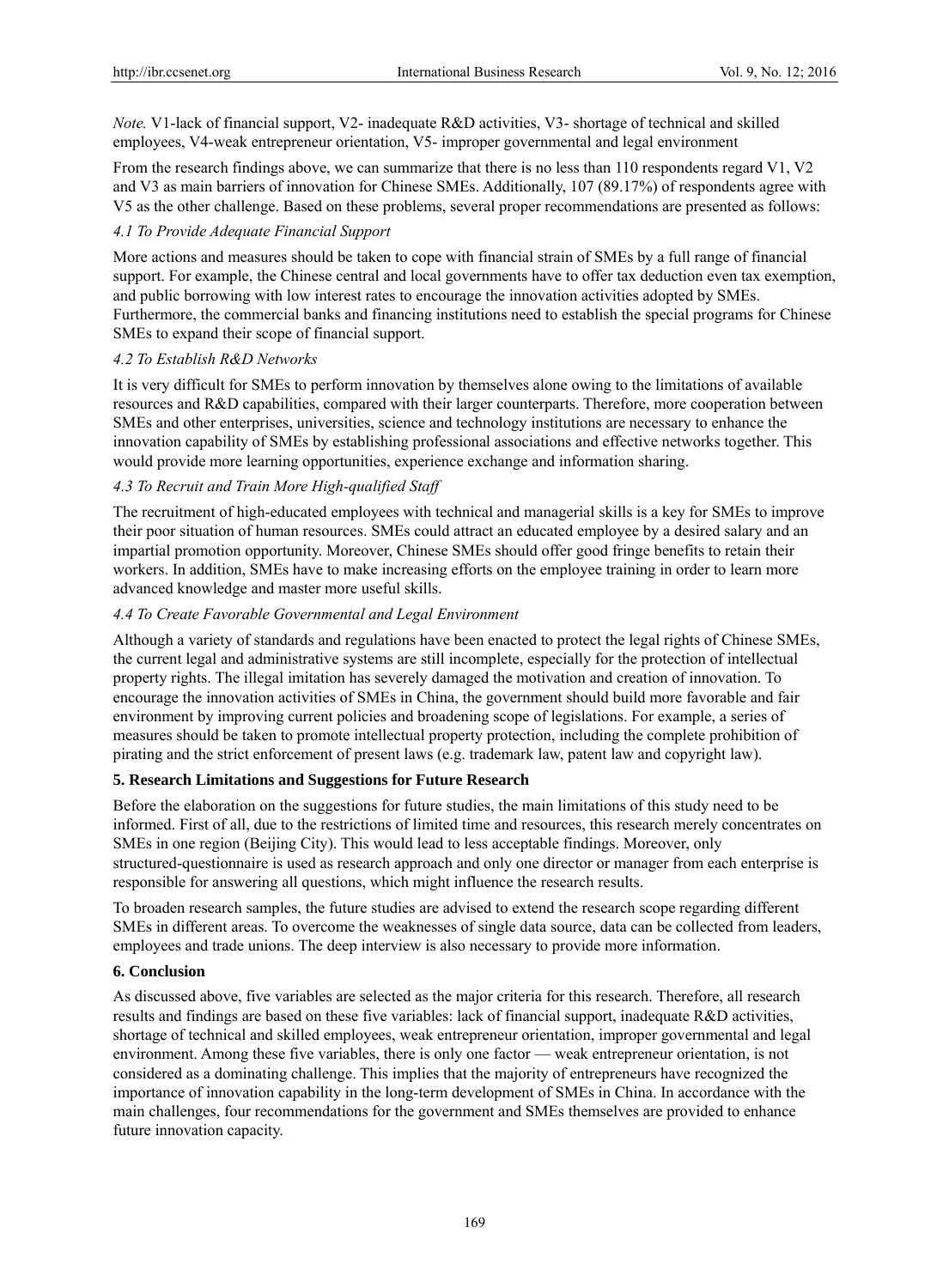#### **References**

- Banyte, B., & Kuvylaite, R. (2008). Successful Diffusion and Ddoption of Innovation as a Means to Increase Competitiveness of Enterprises. *Engineering Economics*, 48-56.
- Bozkurt, Ö. Ç., & Kalkan, A. (2014). Business Strategies of SME's, Innovation Types and Factors Influencing Their Innovation: Burdur Model. *Ege Academic Review, 14*(2), 189-198.
- Bruque, S., & Moyano, J. (2007). Organizational Determinants of Information Technology Adoption and Implementation in SMEs: the Case of Family and Cooperative Firms. *Technovation, 27*(5), 241-253. https://doi.org/10.1016/j.technovation.2006.12.003
- Bygrave, W. D. (1992). Venture Capital Returns in the 1980s. *The State of The Art of Entrepreneurship*, Boston, MA: PWS-Kent, 438-462.
- China Briefing News. (2011). *China Issues Classification Standards of SMEs*. Retrieved from http://www.china-briefing.com/news/2011/07/07/china-issues-classification-standards-for-smes.html
- Cordeiro, A. S., & Vieira, F. D. (2012). *Barriers to Innovation in SMEs: An International Comparıson.*  Conferência Internacional de Integração do Design II, Engenharia e Gestão para a inovação Florianópolis, Outubro, Brasil, 21-23.
- China Statistical Yearbook. (2013). National Bureau of Statistics of China, Beijing: China Statistics Press. Retrieved from http://www.stats.gov.cn/tjsj/ndsj/2013/indexch.htm
- Diez, J. D. (2000). Innovative Networks in Manufacturing: Some Empirical Evidence from The Metropolitan Area of Barcelona. *Technovation, 20*(3), 139-150. https://doi.org/10.1016/S0166-4972(99)00112-1
- Deakins, D., & Freel, M. (2012). *Entrepreneurship and Small Firms.* 6th ed. London: McGrawHill, 39-40.
- Demirbaş, D. (2010). *How do Entrepreneurs Perceive Barriers to Innovation? Empirical Evidence from Turkish SMEs.* Proceedings of Oxford Business and Economics Conference, Oxford, UK.
- Ferneley, E., & Bell, F. (2006). Using Bricolage to Integrate Business and Information Technology Innovation in SMEs. *Technovation, 26*(2), 232-241. https://doi.org/10.1016/j.technovation.2005.03.005
- Henrekson, M., & Johansson, D. (1999).Institutional Effects on the Evolution of the Size Distribution of Firms. *Small Business Economics, 12*(1), 11-23. https://doi.org/10.1023/A:1008002330051
- Kaufmann, A., & Todtling, F. (2002). How Effective is Innovation Support for SMEs? An Analysis of the Region of Upper Austria. *Technovation, 22*(3), 147-159. https://doi.org/10.1016/S0166-4972(00)00081-X
- Kim, Y., Song, K., & Lee, J. (1993). Determinants of Technological Innovation in the Small Fims of Korea. *R&D Management, 23*(3), 215-226. https://doi.org/10.1111/j.1467-9310.1993.tb00824.x
- Kanamori, T., Lim J. J., & Yang, T. (2007). *China's SMEs Development Strategies in the Context of a National Innovation System*. Asian Development Bank Institute (ADBI) Discussion Paper No. 55.
- Kamalian, A., Rashki, M., & Arbabi, M. L. (2011). Barriers to Innovation among Iranian SMEs. *Asian Journal of Business Management, 3*(2), 79-90.
- Leskovar-Spacapan, G., & Bastic, M. (2007). Diffrences in Organizations' Innovation Capability in Transition Economy: Internal Aspect of the Organizations' Strategic Orientation. *Technovation, 27*(9), 533-546. https://doi.org/10.1016/j.technovation.2007.05.012
- Ma, J. (2012). *SMEs Account for Over 98% of All Types of Firms.* Retrieved from http://finance.sina.com.cn/hy/20120426/100211929864.shtml
- Madrid-Guijarro, A., Garcia, D., & Auken, H. V. (2009). Barriers to Innovation among Spanish Manufacturing SMEs. *Journal of Small Business Management, 47*(4), 465-488. https://doi.org/10.1111/j.1540-627X.2009.00279.x
- National Bureau of Statistics of China. (2015). Retrieved from http://data.stats.gov.cn/english/
- O'Regan, N., Ghobadian, A., & Sims, M. (2006). Fast tracking Innovation in Manufacturing SMEs. *Technovation, 26*(2), 251-261. https://doi.org/10.1016/j.technovation.2005.01.003
- Piattier, A. (1984). *Barriers to Innovation*, London and Dover NH, Frances Printer.
- Radas, S., & Bozic, L. (2009). The Antecedents of SME Innovativeness in an Emerging Transition Economy. *Technovation, 29*, 438-450. https://doi.org/10.1016/j.technovation.2008.12.002